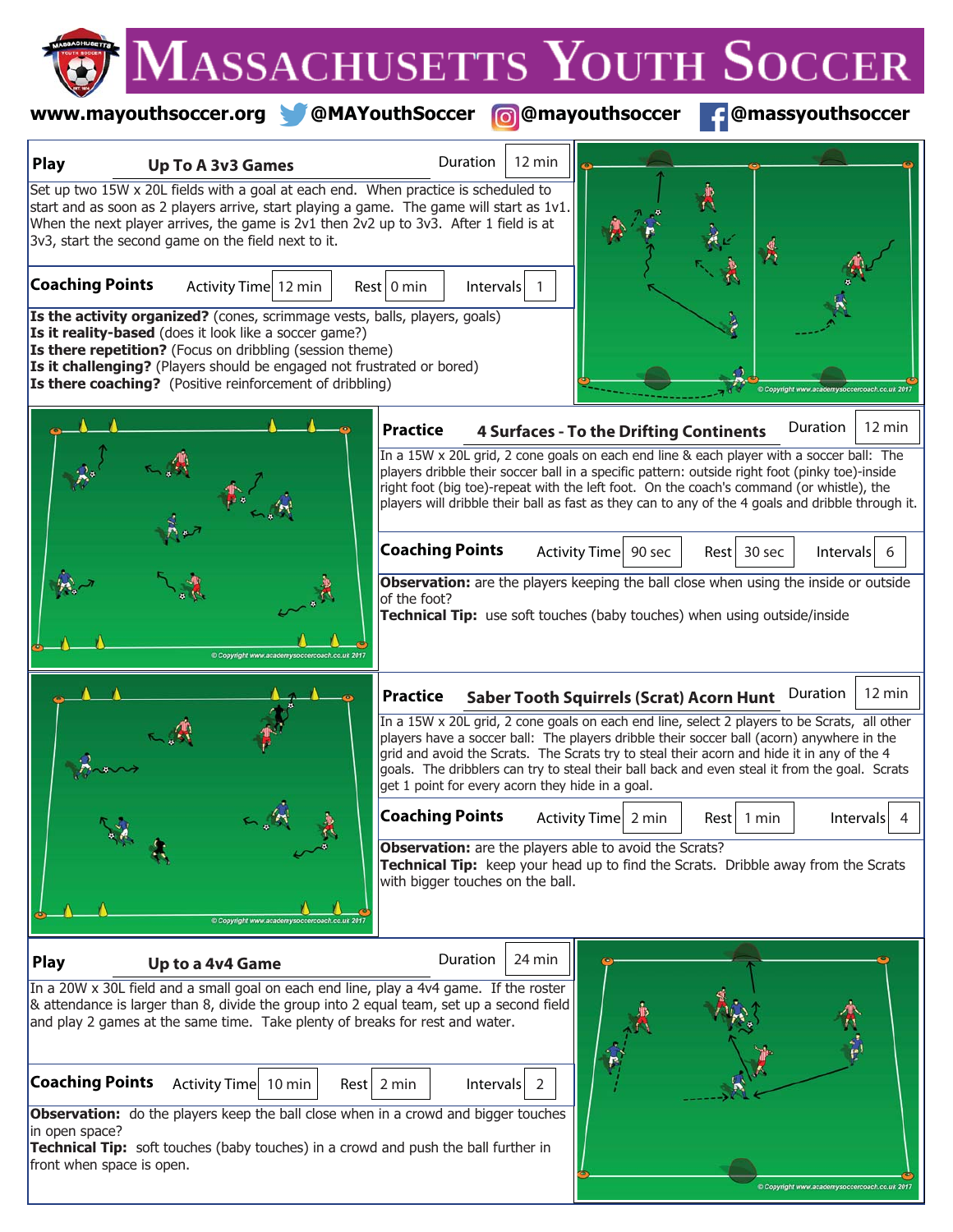#### **www.mayouthsoccer.org @MAYouthSoccer @mayouthsoccer @massyouthsoccer**

| <b>Play</b><br><b>Up To A 3v3 Games</b>                                                                                                                                                                                                                                                                                                                                                                                                                                                                                                                                                                           | Duration<br>12 min                                                                                                                                                                                                                                                                                                                                                                                                                             |  |  |  |  |  |  |  |  |
|-------------------------------------------------------------------------------------------------------------------------------------------------------------------------------------------------------------------------------------------------------------------------------------------------------------------------------------------------------------------------------------------------------------------------------------------------------------------------------------------------------------------------------------------------------------------------------------------------------------------|------------------------------------------------------------------------------------------------------------------------------------------------------------------------------------------------------------------------------------------------------------------------------------------------------------------------------------------------------------------------------------------------------------------------------------------------|--|--|--|--|--|--|--|--|
| Set up two 15W x 20L fields with a goal at each end. When practice is scheduled to<br>start and as soon as 2 players arrive, start playing a game. The game will start as 1v1.<br>When the next player arrives, the game is 2v1 then 2v2 up to 3v3. After 1 field is at<br>3v3, start the second game on the field next to it.<br><b>Coaching Points</b><br>Activity Time 12 min<br>Is the activity organized? (cones, scrimmage vests, balls, players, goals)<br>Is it reality-based? (does it look like a soccer game?)<br><b>Is there repetition?</b> (Focus on dribbling & striking the ball (session themes) | $Rest$ 0 min<br>Intervals                                                                                                                                                                                                                                                                                                                                                                                                                      |  |  |  |  |  |  |  |  |
| <b>Is it challenging?</b> (Players should be engaged not frustrated or bored)<br><b>Is there coaching?</b> (Positive reinforcement of dribbling)                                                                                                                                                                                                                                                                                                                                                                                                                                                                  |                                                                                                                                                                                                                                                                                                                                                                                                                                                |  |  |  |  |  |  |  |  |
|                                                                                                                                                                                                                                                                                                                                                                                                                                                                                                                                                                                                                   | 12 min<br>Duration<br><b>Practice</b><br>The Cat In The Hat vs Things 1 & 2                                                                                                                                                                                                                                                                                                                                                                    |  |  |  |  |  |  |  |  |
|                                                                                                                                                                                                                                                                                                                                                                                                                                                                                                                                                                                                                   | In a 15W x 20L grid, select 2 players to start as Thing 1 & Thing 2; they do not need a<br>soccer ball and can only hop around the field. The rest of the players start at 1 end line<br>with a soccer ball; they are Cats in Hats. On the coach's command, the Cats try to get<br>across the field without getting tagged by a Thing. If a dribbler gets tagged, they become a<br>Thing also. (Coaches can start as Things or Cats if needed) |  |  |  |  |  |  |  |  |
|                                                                                                                                                                                                                                                                                                                                                                                                                                                                                                                                                                                                                   | <b>Coaching Points</b><br>Activity Time 30 sec<br>Rest 30 sec<br>Intervals 12                                                                                                                                                                                                                                                                                                                                                                  |  |  |  |  |  |  |  |  |
|                                                                                                                                                                                                                                                                                                                                                                                                                                                                                                                                                                                                                   | Observation: are the players able to avoid the Things?<br>Technical Tip: point the toe down and with their shoe laces, push the ball in front of<br>themselves and into space away from the Things. Touches can be bigger if space is<br>open.                                                                                                                                                                                                 |  |  |  |  |  |  |  |  |
|                                                                                                                                                                                                                                                                                                                                                                                                                                                                                                                                                                                                                   | Duration<br>12 min<br><b>Practice</b><br><b>Tiggers vs Rabbits (Whinnie the Pooh)</b>                                                                                                                                                                                                                                                                                                                                                          |  |  |  |  |  |  |  |  |
|                                                                                                                                                                                                                                                                                                                                                                                                                                                                                                                                                                                                                   | In a 15W x 20L grid, 2 cone goals on each end line, the coach will divide the group into 2<br>teams; 1 team is the Tiggers and the other is Rabbits. The Tiggers start without a soccer<br>ball and can only hop (or skip). The Rabbits start with a soccer ball each and try to hit the<br>Tiggers below their knees. When a Rabbit hits a Tigger, they switch roles. Which players<br>can last the longest as Tiggers?                       |  |  |  |  |  |  |  |  |
|                                                                                                                                                                                                                                                                                                                                                                                                                                                                                                                                                                                                                   | <b>Coaching Points</b><br>Activity Time 90 sec<br>Rest 30 sec<br>Intervals<br>- 6                                                                                                                                                                                                                                                                                                                                                              |  |  |  |  |  |  |  |  |
| Copyright www.acaden                                                                                                                                                                                                                                                                                                                                                                                                                                                                                                                                                                                              | <b>Observation:</b> are the Rabbits able to strike the ball with the inside of their foot or<br>laces?<br>Technical Tip: point the toe down to strike with the laces or point the toe to<br>the side and up to use the instep.                                                                                                                                                                                                                 |  |  |  |  |  |  |  |  |
| Play<br><b>Up To A 4v4 Game</b>                                                                                                                                                                                                                                                                                                                                                                                                                                                                                                                                                                                   | Duration<br>24 min                                                                                                                                                                                                                                                                                                                                                                                                                             |  |  |  |  |  |  |  |  |
| In a 20W x 30L field and a small goal on each end line, play a 4v4 game. If the roster<br>& attendance is larger than 8, divide the group into 2 equal team, set up a second field<br>and play 2 games at the same time. Take plenty of breaks for rest and water.<br><b>Coaching Points</b><br>Activity Time 10 min<br><b>Observation:</b> do the players strike the ball with a surface other than the toe?<br><b>Technical Tip:</b> encourage the players to move the ball slightly to the side and away<br>from their body so they have room to rotate the foot for other surfaces.                           | 2 min<br>Intervals<br>Rest  <br><sup>2</sup>                                                                                                                                                                                                                                                                                                                                                                                                   |  |  |  |  |  |  |  |  |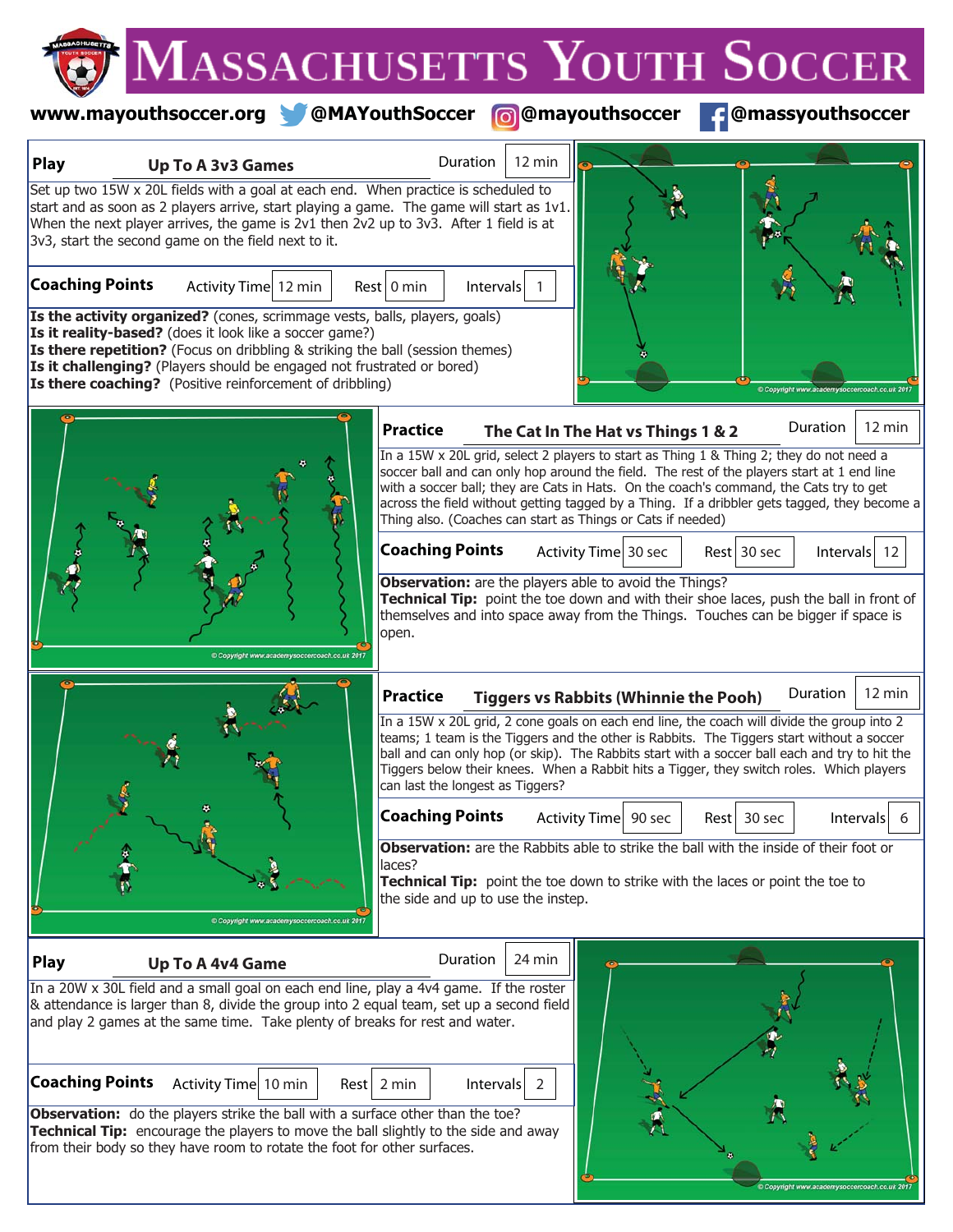|                        |                                                                                                                                                                                                                                                                                                                                                                                                                                           | MASSACHUSETTS YOUTH SOCCER                                                                                                                                                                                                                                                                                                                                                                                                                             |
|------------------------|-------------------------------------------------------------------------------------------------------------------------------------------------------------------------------------------------------------------------------------------------------------------------------------------------------------------------------------------------------------------------------------------------------------------------------------------|--------------------------------------------------------------------------------------------------------------------------------------------------------------------------------------------------------------------------------------------------------------------------------------------------------------------------------------------------------------------------------------------------------------------------------------------------------|
|                        | www.mayouthsoccer.org @MAYouthSoccer                                                                                                                                                                                                                                                                                                                                                                                                      | <b>C</b> @mayouthsoccer<br>@massyouthsoccer                                                                                                                                                                                                                                                                                                                                                                                                            |
| <b>Play</b>            | <b>Up To A 3v3 Games</b>                                                                                                                                                                                                                                                                                                                                                                                                                  | Duration<br>12 min                                                                                                                                                                                                                                                                                                                                                                                                                                     |
|                        | Set up two 15W x 20L fields with 3 tall cones on each end line. When practice is scheduled<br>to start and as soon as 2 players arrive, start playing a game. After 1 field is at 3v3, start<br>the second game on the field next to it. If you knock a cone down with the soccer ball,<br>carry it back to your end line. First team with all 6 cones, wins the round. Reset cones,<br>play again. (game is similar to capture the flag) |                                                                                                                                                                                                                                                                                                                                                                                                                                                        |
| <b>Coaching Points</b> | Activity Time 12 min<br>Is the activity organized? (cones, scrimmage vests, balls, players, goals)                                                                                                                                                                                                                                                                                                                                        | Rest 0 min<br>Intervals                                                                                                                                                                                                                                                                                                                                                                                                                                |
|                        | Is it reality-based? (does it look like a soccer game?)<br>Is there repetition? (Focus on dribbling (session theme)<br>Is it challenging? (Players should be engaged not frustrated or bored)<br>Is there coaching? (Positive reinforcement of dribbling)                                                                                                                                                                                 |                                                                                                                                                                                                                                                                                                                                                                                                                                                        |
|                        |                                                                                                                                                                                                                                                                                                                                                                                                                                           | 9 min<br>Duration<br><b>Practice</b><br>4 Surfaces-Dribbling (Explore the Jungle)                                                                                                                                                                                                                                                                                                                                                                      |
|                        |                                                                                                                                                                                                                                                                                                                                                                                                                                           | In a 15W x 20L grid, which includes a 3 yard end zone on each end line and each player<br>with a soccer ball, have the players try to use 4 surfaces of their foot in 1 fluid motion & in<br>order: Outside of the foot (pinky toe) - Inside of the foot (big toe) - laces & bottom (sole).<br>Once the ball has been stopped, have them try it with the other foot. Players move<br>throughout the field toward each end zone.                        |
|                        |                                                                                                                                                                                                                                                                                                                                                                                                                                           | <b>Coaching Points</b><br>Activity Time 1 min<br>Rest 30 sec<br>Intervals<br>6                                                                                                                                                                                                                                                                                                                                                                         |
|                        |                                                                                                                                                                                                                                                                                                                                                                                                                                           | Observation: are the players able to remember all the surfaces?<br>Technical Tip: have the players call out the surface as they use it (outside-inside-<br>laces-bottom).                                                                                                                                                                                                                                                                              |
|                        |                                                                                                                                                                                                                                                                                                                                                                                                                                           | Duration<br>15 min<br><b>Practice</b><br><b>Crocs in the River</b>                                                                                                                                                                                                                                                                                                                                                                                     |
|                        |                                                                                                                                                                                                                                                                                                                                                                                                                                           | In a 15W x 20L grid, including a 3 yard end zone on each end line & each player starts with<br>a soccer ball at one end (river's edge). The coaches start as crocs in the river. On the<br>coach's command, the players have to dribble their soccer ball across the river and stop it<br>on the opposite river's edge. If the dribbler can stop their ball in an end zone, they are safe<br>but if a croc steals their ball, they become a croc also. |
|                        |                                                                                                                                                                                                                                                                                                                                                                                                                                           | <b>Coaching Points</b><br>$Rest$ 30 secs<br>Activity Time 90 secs<br>Intervals<br>-4                                                                                                                                                                                                                                                                                                                                                                   |
|                        |                                                                                                                                                                                                                                                                                                                                                                                                                                           | Observation: are the dribblers keeping the ball close when they are near a croc?<br>Technical Tip: use soft touch when close to a croc by using the inside and outside of<br>the foot; and big touches with the laces to push the ball past the crocs.                                                                                                                                                                                                 |
| <b>Play</b>            | <b>Up To A 4v4 Game</b>                                                                                                                                                                                                                                                                                                                                                                                                                   | Duration<br>24 min                                                                                                                                                                                                                                                                                                                                                                                                                                     |
|                        | In a 20W x 30L field and a small goal on each end line, play a 4v4 game. If the roster<br>& attendance is larger than 8, divide the group into 2 equal team, set up a second field<br>and play 2 games at the same time. Take plenty of breaks for rest and water.                                                                                                                                                                        |                                                                                                                                                                                                                                                                                                                                                                                                                                                        |
| <b>Coaching Points</b> | Activity Time 10 min                                                                                                                                                                                                                                                                                                                                                                                                                      | $Rest$ 2 min<br>Intervals<br>$\overline{2}$                                                                                                                                                                                                                                                                                                                                                                                                            |
|                        | Observation: Do the players keep dribble toward the goal?<br><b>Technical Tip:</b> Focourage the players to lift up their head while dribbling so they                                                                                                                                                                                                                                                                                    |                                                                                                                                                                                                                                                                                                                                                                                                                                                        |

ght www.academ

**Technical Tip:** Encourage the players to lift up their head while dribbling so they know the direction to the goal.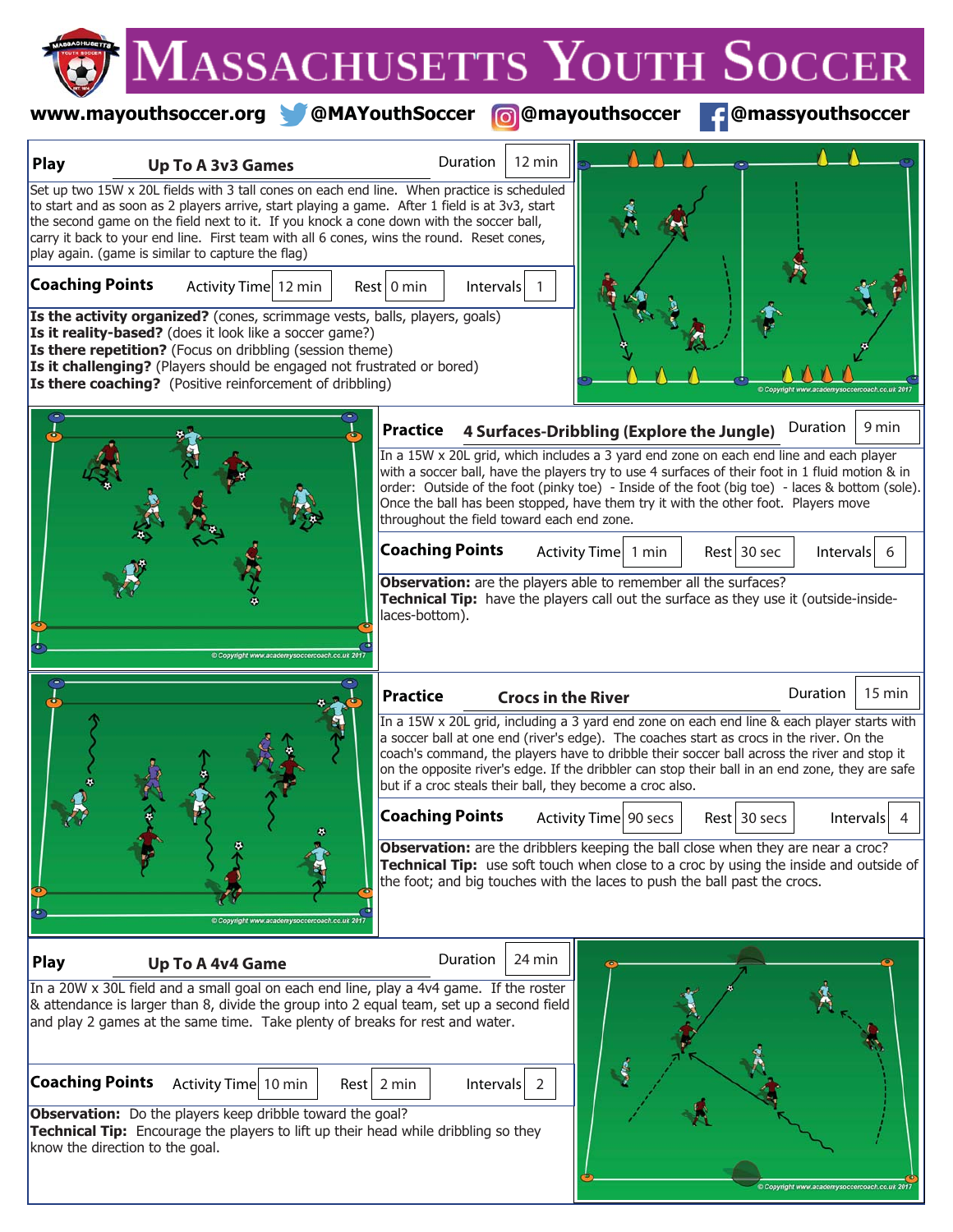### **www.mayouthsoccer.org @MAYouthSoccer @mayouthsoccer @massyouthsoccer**

Copyright www.academysoccere

| Set up two 15W x 20L fields with a goal at each end. When practice is scheduled to<br>start and as soon as 2 players arrive, start playing a game. The game will start as $1v1$ .<br>When the next player arrives, the game is 2v1 then 2v2 up to 3v3. After 1 field is at<br>3v3, start the second game on the field next to it.<br><b>Coaching Points</b><br>Activity Time 12 min<br>$Rest \mid 0$ min<br>Intervals<br>Is the activity organized? (cones, scrimmage vests, balls, players, goals)<br>Is it reality-based? (does it look like a soccer game?)<br>Is there repetition? (Focus on dribbling & striking the ball (session themes)<br>Is it challenging? (Players should be engaged not frustrated or bored)<br>Is there coaching? (Positive reinforcement of dribbling)<br>Duration<br><b>Practice</b><br><b>Boston Bulldogs</b><br>In a 15W x 20L grid & a 5 yard zone in the middle (the dog pound), coaches can start as<br>dog catchers in the pound (dog catches do not use soccer balls and must stay in the<br>pound). Each player has a soccer ball and start on one end line. On the coach's command,<br>all players try to sneak through the pound without waking the dog catchers. If you wake a | $12 \text{ min}$ |
|---------------------------------------------------------------------------------------------------------------------------------------------------------------------------------------------------------------------------------------------------------------------------------------------------------------------------------------------------------------------------------------------------------------------------------------------------------------------------------------------------------------------------------------------------------------------------------------------------------------------------------------------------------------------------------------------------------------------------------------------------------------------------------------------------------------------------------------------------------------------------------------------------------------------------------------------------------------------------------------------------------------------------------------------------------------------------------------------------------------------------------------------------------------------------------------------------------------------------|------------------|
|                                                                                                                                                                                                                                                                                                                                                                                                                                                                                                                                                                                                                                                                                                                                                                                                                                                                                                                                                                                                                                                                                                                                                                                                                           |                  |
| dog catcher and they steal your ball, you become a catcher.                                                                                                                                                                                                                                                                                                                                                                                                                                                                                                                                                                                                                                                                                                                                                                                                                                                                                                                                                                                                                                                                                                                                                               |                  |
| <b>Coaching Points</b><br>Rest 30 sec<br>Activity Time 30 sec<br>Intervals $12$<br>Observation: do the players struggle to stop the ball at the end line or before<br>crossing a side line?<br>Technical Tip: stop the ball on the end line with the bottom of the foot & use the<br>inside or outside of the foot to steer the ball away from the sidelines.                                                                                                                                                                                                                                                                                                                                                                                                                                                                                                                                                                                                                                                                                                                                                                                                                                                             |                  |
| Duration<br><b>Practice</b><br><b>Bulldogs vs Dog Catchers - Revenge</b><br>In a 15W x 20L grid, a 5 yard middle zone & 2 goals on one end line: coach divides the<br>group into 2 teams; 1 team-bulldogs & 1 team-dog catchers. Coach stands between the<br>goals with all the soccer balls, plays a ball out and the first player from each team goes after<br>the ball. Whoever gets the ball tries to score in the other team's goal. Any goal scored from<br>the middle zone is worth 100 pts. all others 1 pt.                                                                                                                                                                                                                                                                                                                                                                                                                                                                                                                                                                                                                                                                                                      | 8 mins           |
| <b>Coaching Points</b><br>Activity Time 30 sec<br>Rest 30 sec<br>Intervals<br>Observation: can the player with the ball reach the goal with a shot?<br>Technical Tip: with the laces, push the ball closer to the goal before shooting.<br>(points are not as important as the player's ability to score)<br>中華縣<br>Copy                                                                                                                                                                                                                                                                                                                                                                                                                                                                                                                                                                                                                                                                                                                                                                                                                                                                                                  | 8                |
| Duration<br>12 min<br><b>Play</b><br><b>Up To A 4v4 Game</b>                                                                                                                                                                                                                                                                                                                                                                                                                                                                                                                                                                                                                                                                                                                                                                                                                                                                                                                                                                                                                                                                                                                                                              |                  |
| In a 20W x 30L field and a small goal on each end line, play a 4v4 game. If the roster<br>& attendance is larger than 8, divide the group into 2 equal team, set up a second field<br>and play 2 games at the same time. Take plenty of breaks for rest and water.<br><b>Coaching Points</b><br>Activity Time 10 min<br>$Rest$ 2 min<br>$\left  \right $ 1 htervals $\left  2 \right $<br>Observation: do the players try to dribble around opponents or continue in straight<br>lines?<br>Technical Tip: use the inside or the outside of the foot to dribble side to side and the                                                                                                                                                                                                                                                                                                                                                                                                                                                                                                                                                                                                                                       |                  |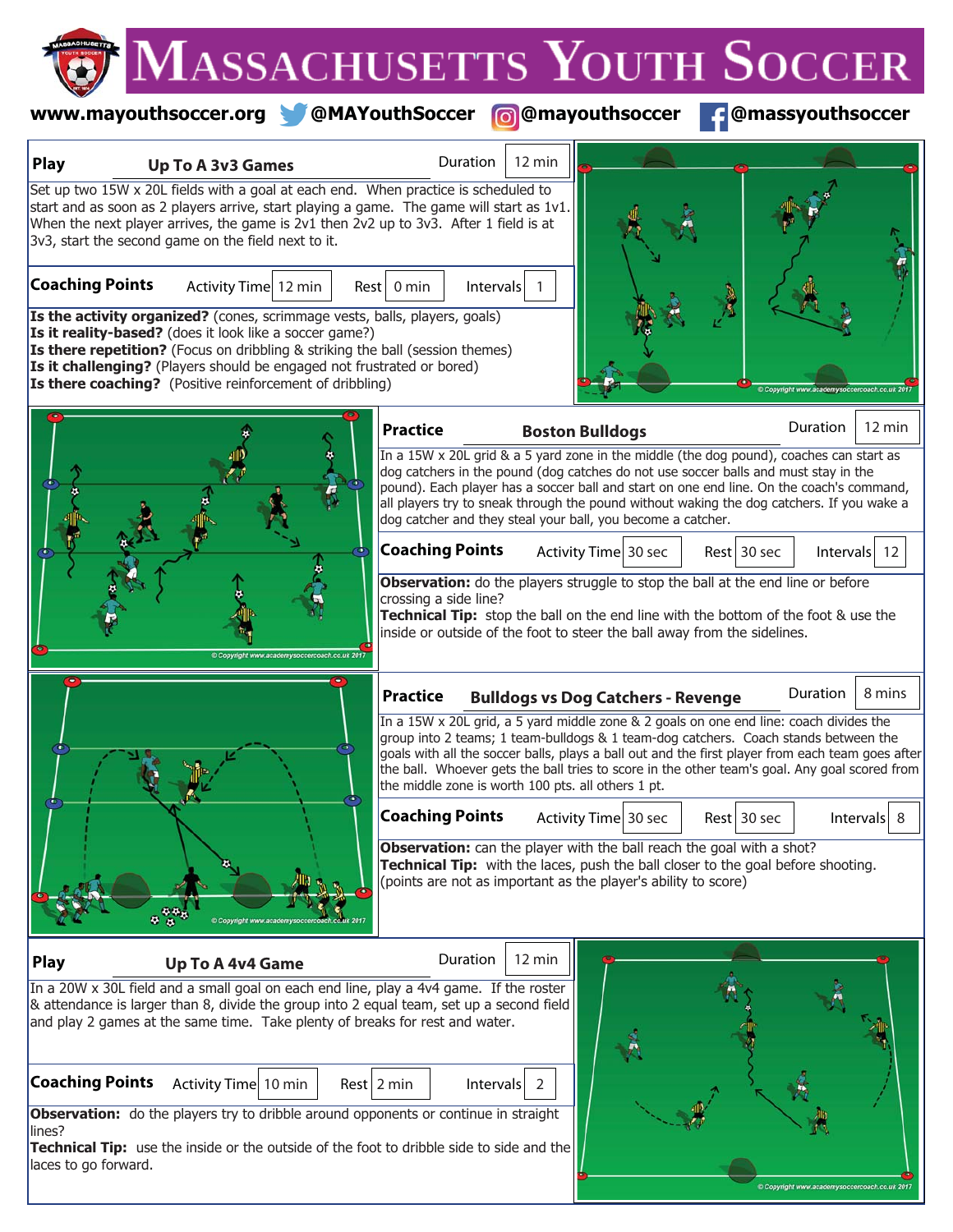### **www.mayouthsoccer.org @MAYouthSoccer @@mayouthsoccer <b>@**@massyouthsoccer

| Play                                 | <b>Up To A 3v3 Games</b>                                                                                                                                                                                                                                                                                                                                                                                                                    | Duration                                                                                                                                                                                                                                                                                                                                                                                                                                | 12 min                    |                                   |                |          |                  |
|--------------------------------------|---------------------------------------------------------------------------------------------------------------------------------------------------------------------------------------------------------------------------------------------------------------------------------------------------------------------------------------------------------------------------------------------------------------------------------------------|-----------------------------------------------------------------------------------------------------------------------------------------------------------------------------------------------------------------------------------------------------------------------------------------------------------------------------------------------------------------------------------------------------------------------------------------|---------------------------|-----------------------------------|----------------|----------|------------------|
| <b>Coaching Points</b>               | Set up two 15W x 20L fields with a goal at each end. When practice is scheduled to<br>start and as soon as 2 players arrive, start playing a game. The game will start as 1v1.<br>When the next player arrives, the game is 2v1 then 2v2 up to 3v3. After 1 field is at<br>3v3, start the second game on the field next to it.<br>Activity Time 12 min<br><b>Is the activity organized?</b> (cones, scrimmage vests, balls, players, goals) | $Rest$ 0 min                                                                                                                                                                                                                                                                                                                                                                                                                            | Intervals                 |                                   |                |          |                  |
|                                      | Is it reality-based? (does it look like a soccer game?)<br>Is there repetition? (Focus on dribbling & striking the ball (session themes)<br>Is it challenging? (Players should be engaged not frustrated or bored)<br><b>Is there coaching?</b> (Positive reinforcement of dribbling)                                                                                                                                                       |                                                                                                                                                                                                                                                                                                                                                                                                                                         |                           |                                   |                |          |                  |
|                                      |                                                                                                                                                                                                                                                                                                                                                                                                                                             | <b>Practice</b>                                                                                                                                                                                                                                                                                                                                                                                                                         |                           | <b>Bruce the Shark &amp; Nemo</b> |                | Duration | $12 \text{ min}$ |
|                                      |                                                                                                                                                                                                                                                                                                                                                                                                                                             | In a 15W x 20L grid, coach selects 1-3 players to be Bruce the Sharks. Sharks must stay<br>inside the grid and do not need soccer balls. The rest of the players are Nemo or Dori.<br>They all have a soccer ball and start at one end of the grid. When Bruce says, "Nemo,<br>Nemo, cross my ocean!", the Nemos have to swim (dribble) their ball to the other side. If<br>Bruce the Shark steals their ball, they become Sharks also. |                           |                                   |                |          |                  |
|                                      |                                                                                                                                                                                                                                                                                                                                                                                                                                             | <b>Coaching Points</b>                                                                                                                                                                                                                                                                                                                                                                                                                  |                           | Activity Time 30 sec              | Rest 30 sec    |          | Intervals $12$   |
|                                      |                                                                                                                                                                                                                                                                                                                                                                                                                                             | Observation: do the players avoiding the Sharks or dribbling into them?<br>Technical Tip: Us the inside or outside of the foot to move side to side and the laces<br>to push the ball past the Sharks to get to the end line.                                                                                                                                                                                                           |                           |                                   |                |          |                  |
|                                      |                                                                                                                                                                                                                                                                                                                                                                                                                                             | <b>Practice</b>                                                                                                                                                                                                                                                                                                                                                                                                                         |                           | <b>Pirates of the Caribbean</b>   |                | Duration | 12 min           |
|                                      | $\ddot{\phantom{a}}$<br>٠                                                                                                                                                                                                                                                                                                                                                                                                                   | In a 15W x 20L grid (the ship), place all the players (Captain Jack Sparrows) on one end line<br>without soccer balls. All soccer balls (cannon balls) are lined up on either side of the grid.<br>On the coach's command, the pirates will try to run to the other side of the ship without<br>getting hit by a cannon ball below the knee. Coaches (Barbossa) will be the shooters to<br>start. Pirates who get hit are now shooters. |                           |                                   |                |          |                  |
|                                      | ۰<br>Copyright www.academysoccercoach.co.uk 201                                                                                                                                                                                                                                                                                                                                                                                             | <b>Coaching Points</b><br><b>Observation:</b> do the Pirates strike the ball so it stays on the ground?<br>Technical Tip: have them try to point their toe to side and up so the can strike the<br>ball with the middle of their foot and hit the middle of the ball.                                                                                                                                                                   |                           | Activity Time 30 sec              | 30 sec<br>Rest |          | Intervals<br>12  |
| <b>Play</b>                          | Up To A 4v4 Game                                                                                                                                                                                                                                                                                                                                                                                                                            | Duration                                                                                                                                                                                                                                                                                                                                                                                                                                | 24 min                    |                                   |                |          |                  |
|                                      | In a 20W x 30L field and a small goal on each end line, play a 4v4 game. If the roster<br>& attendance is larger than 8, divide the group into 2 equal team, set up a second field<br>and play 2 games at the same time. Take plenty of breaks for rest and water.                                                                                                                                                                          |                                                                                                                                                                                                                                                                                                                                                                                                                                         |                           |                                   |                |          |                  |
| <b>Coaching Points</b>               | Activity Time 10 min                                                                                                                                                                                                                                                                                                                                                                                                                        | $Rest$ 2 min                                                                                                                                                                                                                                                                                                                                                                                                                            | Intervals<br><sup>2</sup> |                                   |                |          |                  |
| their foot before striking the ball. | Observation: do the players strike the ball with a surface other than the toe?<br>Technical Tip: have them try to point their toe to the ground then make a fist with                                                                                                                                                                                                                                                                       |                                                                                                                                                                                                                                                                                                                                                                                                                                         |                           |                                   |                |          |                  |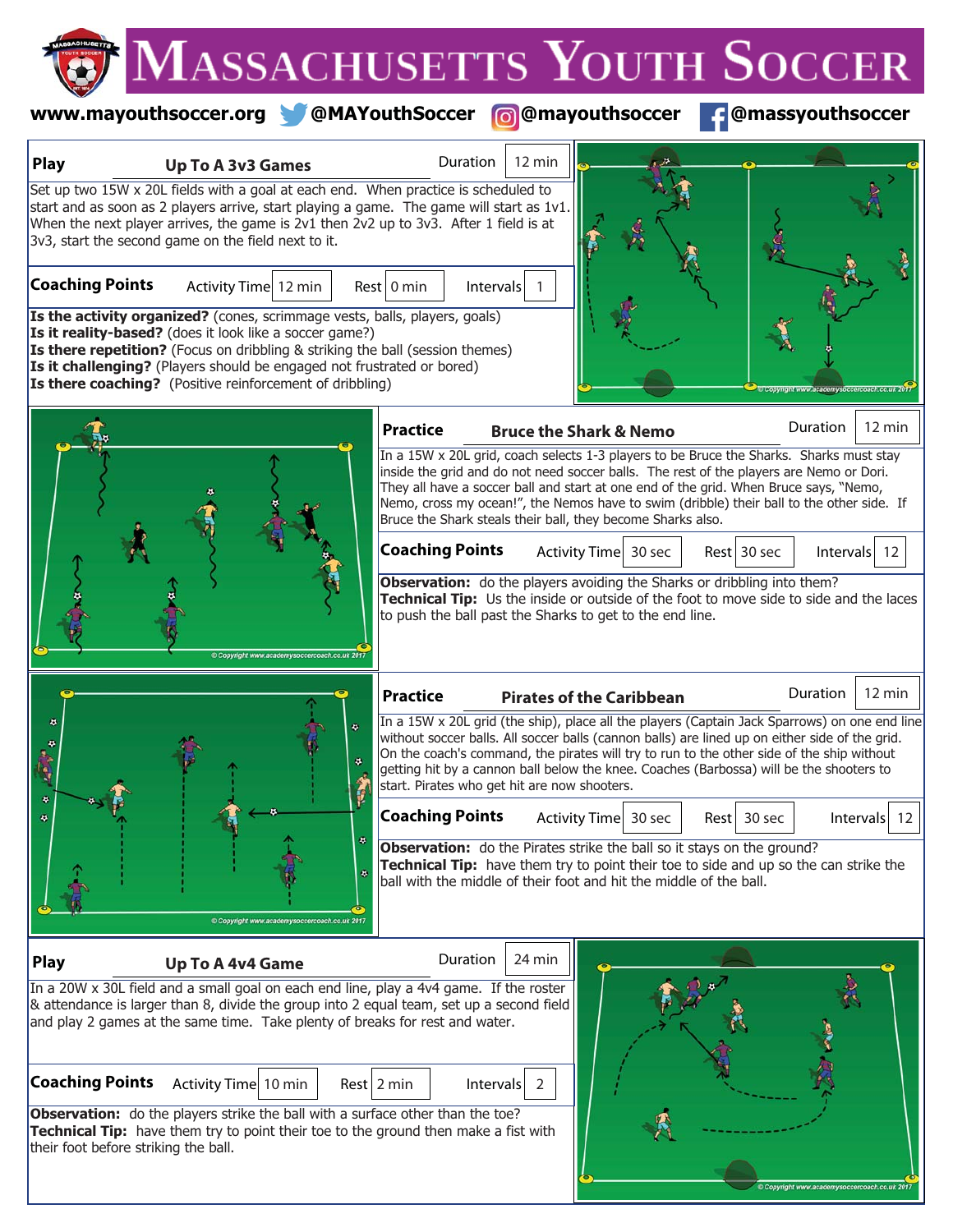|                        |                                                                                                                                                                                                                                                                                                                                                                                        | <b>MASSACHUSETTS YOUTH SOCCER</b>                                                                                                                                                                                                                                                                                                                                                                                                                                     |                  |
|------------------------|----------------------------------------------------------------------------------------------------------------------------------------------------------------------------------------------------------------------------------------------------------------------------------------------------------------------------------------------------------------------------------------|-----------------------------------------------------------------------------------------------------------------------------------------------------------------------------------------------------------------------------------------------------------------------------------------------------------------------------------------------------------------------------------------------------------------------------------------------------------------------|------------------|
|                        |                                                                                                                                                                                                                                                                                                                                                                                        | www.mayouthsoccer.org @MAYouthSoccer @@mayouthsoccer<br>@massyouthsoccer                                                                                                                                                                                                                                                                                                                                                                                              |                  |
| <b>Play</b>            | Up To A 3v3 Games - to Corner Goals                                                                                                                                                                                                                                                                                                                                                    | Duration<br>12 min                                                                                                                                                                                                                                                                                                                                                                                                                                                    |                  |
| next to it.            | Set up two 15W x 20L fields and a goal in every corner. Players can score in either corner<br>goal of their attacking side. When practice is scheduled to start and as soon as 2 players<br>arrive, start playing a game. The game will start as 1v1. When the next player arrives, the<br>game is 2v1 then 2v2 up to 3v3. After 1 field is at 3v3, start the second game on the field |                                                                                                                                                                                                                                                                                                                                                                                                                                                                       |                  |
| <b>Coaching Points</b> | Activity Time 12 min<br>Is the activity organized? (cones, scrimmage vests, balls, players, goals)                                                                                                                                                                                                                                                                                     | Rest   0 min<br>Intervals                                                                                                                                                                                                                                                                                                                                                                                                                                             |                  |
|                        | Is it reality-based (does it look like a soccer game?)<br>Is there repetition? (Focus on dribbling & striking the ball (session themes)<br>Is it challenging? (Players should be engaged not frustrated or bored)<br>Is there coaching? (Positive reinforcement of dribbling)                                                                                                          |                                                                                                                                                                                                                                                                                                                                                                                                                                                                       |                  |
|                        |                                                                                                                                                                                                                                                                                                                                                                                        | Duration<br><b>Practice</b><br><b>Demolition Derby</b>                                                                                                                                                                                                                                                                                                                                                                                                                | 12 min           |
|                        |                                                                                                                                                                                                                                                                                                                                                                                        | In a 15W x 20L, a small gate in every corner & every player with a soccer ball. On the<br>coach's command, the players protect their soccer ball while trying to kick the other soccer<br>balls into one of the 4 goals. If a player's ball gets kicked into a goal by an opponent, they<br>must retrieve it and re-enter the Derby (game). Coaches can have the players perform a<br>task before re-entering such as 5 toe taps.                                     |                  |
|                        |                                                                                                                                                                                                                                                                                                                                                                                        | <b>Coaching Points</b><br>Activity Time 90 sec<br>$Rest$ 30 sec                                                                                                                                                                                                                                                                                                                                                                                                       | Intervals<br>6   |
|                        |                                                                                                                                                                                                                                                                                                                                                                                        | Observation: are the players keeping the ball close when approached by an<br>opponent?<br>Technical Tip: use soft touches (baby touches) with the outside/inside of the foot to<br>keep it close.                                                                                                                                                                                                                                                                     |                  |
|                        |                                                                                                                                                                                                                                                                                                                                                                                        | Duration<br><b>Practice</b><br><b>Lightning McQueen vs Jackson Storm</b>                                                                                                                                                                                                                                                                                                                                                                                              | $12 \text{ min}$ |
|                        |                                                                                                                                                                                                                                                                                                                                                                                        | In a 15W x 20L, a small gate in every corner, the coach starts at the center of a side line<br>with all the soccer balls. Divide the players into 2 teams; Team 1-Lightning & Team<br>2-Storm. One team stars on the coaches right and the other on the left. When the coach<br>plays a ball onto the field, 1 player from each team enters the field. Whoever scores in any<br>of the 4 goals gets 1000points for their team. After a goal or 10 seconds, game over. |                  |
|                        |                                                                                                                                                                                                                                                                                                                                                                                        | <b>Coaching Points</b><br>Activity Time 2 min<br>$Rest$   1 min                                                                                                                                                                                                                                                                                                                                                                                                       | Intervals<br>4   |
|                        |                                                                                                                                                                                                                                                                                                                                                                                        | Observation: where can you go if a goal is blocked?<br>Technical Tip: turn the ball with the inside, outside or bottom of the foot to change<br>direction and go to another goal.                                                                                                                                                                                                                                                                                     |                  |
| <b>Play</b>            | Up to a 4v4 Game                                                                                                                                                                                                                                                                                                                                                                       | Duration<br>24 min                                                                                                                                                                                                                                                                                                                                                                                                                                                    |                  |
|                        | In a 20W x 30L field and a small goal on each end line, play a 4v4 game. If the roster<br>& attendance is larger than 8, divide the group into 2 equal team, set up a second field<br>and play 2 games at the same time. Take plenty of breaks for rest and water.                                                                                                                     |                                                                                                                                                                                                                                                                                                                                                                                                                                                                       |                  |
| <b>Coaching Points</b> | Activity Time 10 min                                                                                                                                                                                                                                                                                                                                                                   | $Rest$ 2 min<br>Intervals<br>-2                                                                                                                                                                                                                                                                                                                                                                                                                                       |                  |
| in open space?         | Observation: do the players keep the ball close when in a crowd and bigger touches                                                                                                                                                                                                                                                                                                     |                                                                                                                                                                                                                                                                                                                                                                                                                                                                       |                  |

Copyright www.academysoccercoach.co.uk 2017

**Technical Tip:** soft touches (baby touches) in a crowd and push the ball further in front when space is open.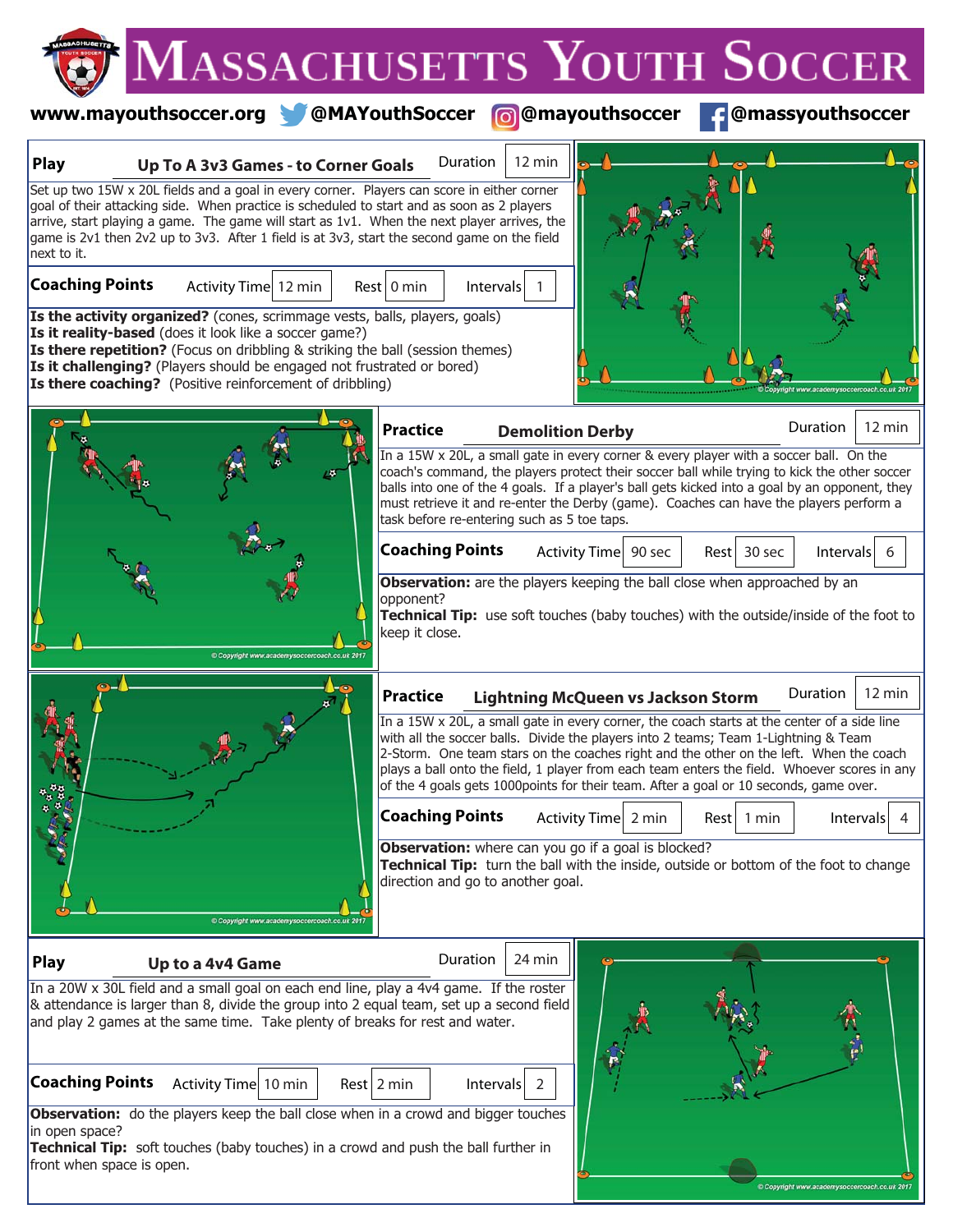### **www.mayouthsoccer.org @MAYouthSoccer @@mayouthsoccer <b>f** @massyouthsoccer

| <b>Play</b>            | <b>Up To A 3v3 Games</b>                                                                                                                                                                                                                                                                                                                                                                                                                                                                                                                                                                                                                                                                                 | $12 \text{ min}$<br>Duration                                                                                                                                                                                                                                                                                                                                                                                                                                                                                                                               |   |
|------------------------|----------------------------------------------------------------------------------------------------------------------------------------------------------------------------------------------------------------------------------------------------------------------------------------------------------------------------------------------------------------------------------------------------------------------------------------------------------------------------------------------------------------------------------------------------------------------------------------------------------------------------------------------------------------------------------------------------------|------------------------------------------------------------------------------------------------------------------------------------------------------------------------------------------------------------------------------------------------------------------------------------------------------------------------------------------------------------------------------------------------------------------------------------------------------------------------------------------------------------------------------------------------------------|---|
| <b>Coaching Points</b> | Set up two 15W x 20L fields with a goal at each end. When practice is scheduled to<br>start and as soon as 2 players arrive, start playing a game. The game will start as 1v1.<br>When the next player arrives, the game is 2v1 then 2v2 up to 3v3. After 1 field is at<br>3v3, start the second game on the field next to it.<br>Activity Time 12 min<br>Is the activity organized? (cones, scrimmage vests, balls, players, goals)<br>Is it reality-based? (does it look like a soccer game?)<br>Is there repetition? (Focus on dribbling (session theme)<br>Is it challenging? (Players should be engaged not frustrated or bored)<br><b>Is there coaching?</b> (Positive reinforcement of dribbling) | Rest 0 min<br>Intervals                                                                                                                                                                                                                                                                                                                                                                                                                                                                                                                                    |   |
|                        |                                                                                                                                                                                                                                                                                                                                                                                                                                                                                                                                                                                                                                                                                                          | Duration<br>10 min<br><b>Practice</b><br><b>Dribbling Galaxy Hoppers</b><br>In a 15W x 20L, with several 3 yard triangular shaped Galaxies and all the players have a<br>soccer ball. In 90 seconds, challenge the players to get into and out of as many Galaxies as<br>they can. Interval 2 & 3, have them try to beat their previous score. Intervals 4 & 5, have<br>them stop their ball in the Galaxy and exit the Galaxy with a different turn.                                                                                                      |   |
|                        |                                                                                                                                                                                                                                                                                                                                                                                                                                                                                                                                                                                                                                                                                                          | <b>Coaching Points</b><br>Activity Time 90 sec<br>Rest 30 sec<br>Intervals $5$<br>Observation: are the players able to stop the ball in the different Galaxies?<br><b>Technical Tip:</b> stop the ball with a soft touch with the bottom of the foot, the inside<br>or the outside.                                                                                                                                                                                                                                                                        |   |
|                        |                                                                                                                                                                                                                                                                                                                                                                                                                                                                                                                                                                                                                                                                                                          | Duration<br>14 min<br><b>Practice</b><br><b>Guardians of the Galaxy</b><br>In a 15Wx20L yard grid with several 3 yard Space Ships (bases). Select 2 players to be it.<br>They have their ball in their hands and are the Guardians of the Galaxy who protect the<br>ships. The rest of the players dribble their soccer ball and are space fighters why try to land<br>on a ship to be safe. The Guardians try to toss their ball (underhand only) and hit the space<br>fighter's ball. Have the space fighters count the number of ships they can get to. |   |
| ◉<br>ඏ                 | Copyright www.academysoccercoach.co.u                                                                                                                                                                                                                                                                                                                                                                                                                                                                                                                                                                                                                                                                    | <b>Coaching Points</b><br>Activity Time 90 sec<br>Rest 30 sec<br><b>Intervals</b><br>Observation: are the space fighters able to avoid the Guardians of the Galaxy?<br>Technical Tip: try to dribble with the head up to locate the Guardians then turn and<br>dribble away.                                                                                                                                                                                                                                                                               | 7 |
| <b>Play</b>            | <b>Up To A 4v4 Game</b><br>In a 20W x 30L field and a small goal on each end line, play a 4v4 game. If the roster<br>$\alpha$ attendance is larger than 8, divide the group into 2 equal team, set up a second field<br>and play 2 games at the same time. Take plenty of breaks for rest and water.                                                                                                                                                                                                                                                                                                                                                                                                     | Duration<br>24 min                                                                                                                                                                                                                                                                                                                                                                                                                                                                                                                                         |   |
| <b>Coaching Points</b> | Activity Time 10 min<br>Observation: do the players strike the ball with a surface other than the toe?<br><b>Technical Tip:</b> encourage the players to move the ball slightly to the side and away<br>from their body so they have room to rotate the foot for other surfaces.                                                                                                                                                                                                                                                                                                                                                                                                                         | $Rest$ 2 min<br>Intervals<br>2                                                                                                                                                                                                                                                                                                                                                                                                                                                                                                                             |   |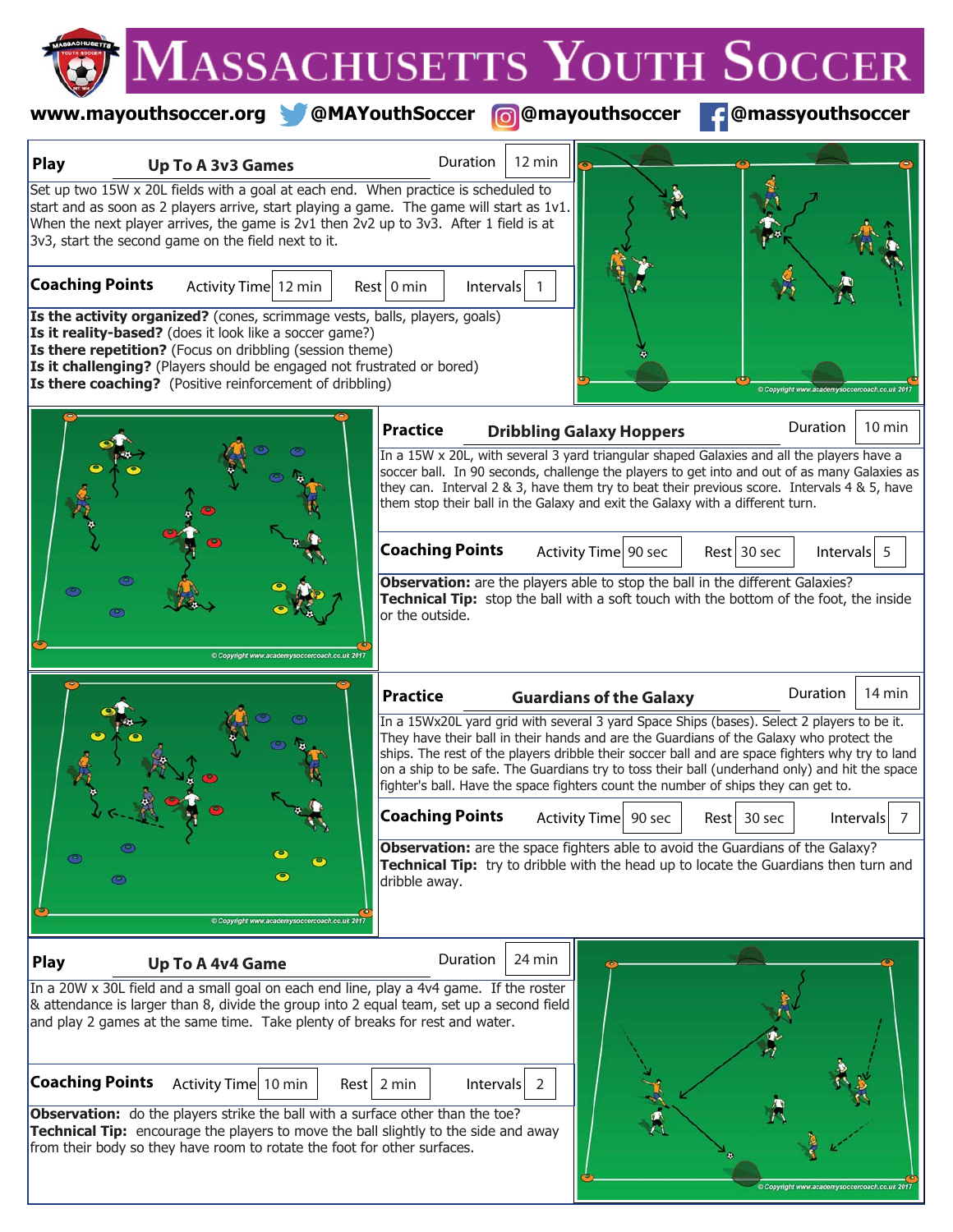## **www.mayouthsoccer.org @MAYouthSoccer @@mayouthsoccer <b>f** @massyouthsoccer

| <b>Play</b>                    | Up To A 3v3 Games                                                                                                                                                                                                                                                                                                                                               | Duration                                                                                                                                                                                                                                                                                                                                                                                                                                | $12 \text{ min}$               |                                    |                 |                 |                  |
|--------------------------------|-----------------------------------------------------------------------------------------------------------------------------------------------------------------------------------------------------------------------------------------------------------------------------------------------------------------------------------------------------------------|-----------------------------------------------------------------------------------------------------------------------------------------------------------------------------------------------------------------------------------------------------------------------------------------------------------------------------------------------------------------------------------------------------------------------------------------|--------------------------------|------------------------------------|-----------------|-----------------|------------------|
|                                | Set up two 15W x 20L fields with a goal at each end. When practice is scheduled to<br>start and as soon as 2 players arrive, start playing a game. The game will start as 1v1.<br>When the next player arrives, the game is 2v1 then 2v2 up to 3v3. After 1 field is at<br>3v3, start the second game on the field next to it.                                  |                                                                                                                                                                                                                                                                                                                                                                                                                                         |                                |                                    |                 |                 |                  |
| <b>Coaching Points</b>         | Activity Time 12 min<br>Is the activity organized? (cones, scrimmage vests, balls, players, goals)<br>Is it reality-based? (does it look like a soccer game?)<br>Is there repetition? (Focus on dribbling (session theme)<br>Is it challenging? (Players should be engaged not frustrated or bored)<br>Is there coaching? (Positive reinforcement of dribbling) | Rest 0 min<br>Intervals                                                                                                                                                                                                                                                                                                                                                                                                                 |                                |                                    |                 |                 |                  |
|                                |                                                                                                                                                                                                                                                                                                                                                                 | <b>Practice</b>                                                                                                                                                                                                                                                                                                                                                                                                                         |                                | <b>Capture the Soccer Balls</b>    |                 | <b>Duration</b> | $12 \text{ min}$ |
|                                |                                                                                                                                                                                                                                                                                                                                                                 | In a 15W x 20L grid, place a 4x4 square in each corner. Divide the players equally between<br>the 4 corners (each team makes up a team name). All the soccer balls start in the center of<br>the grid. On the coaches command, the players race into the middle, get a ball (with their<br>feet only!) and take it back to their team's home space. Once all balls are gone from the<br>middle, steal them from other teams.            |                                |                                    |                 |                 |                  |
|                                |                                                                                                                                                                                                                                                                                                                                                                 | <b>Coaching Points</b>                                                                                                                                                                                                                                                                                                                                                                                                                  | Activity Time                  | 1 min                              | 1 min<br>Rest I | Intervals       | 6                |
|                                |                                                                                                                                                                                                                                                                                                                                                                 | <b>Observation:</b> do the players cooperate with their teammates?<br>Technical Tip: another way to get the ball to the home space is to pass it to a<br>teammate by pointing the toe to the side and strike the ball with the inside of the foot.                                                                                                                                                                                      |                                |                                    |                 |                 |                  |
|                                |                                                                                                                                                                                                                                                                                                                                                                 | <b>Practice</b>                                                                                                                                                                                                                                                                                                                                                                                                                         |                                | <b>Two Headed Monster Invasion</b> |                 | <b>Duration</b> | $12 \text{ min}$ |
|                                |                                                                                                                                                                                                                                                                                                                                                                 | In a 15W x 20L grid, place a 4x4 square in each corner (cave). Divide the players equally<br>between the 4 corners & each player has a soccer ball, except for 2 sets of 2 players join<br>hands (Two Headed Monsters). The players try to dribble their ball into as many caves as<br>possible. They get 1000 points for every cave they get into. If tagged by a Monster, they<br>lose all their points and must start scoring again. |                                |                                    |                 |                 |                  |
|                                |                                                                                                                                                                                                                                                                                                                                                                 | <b>Coaching Points</b>                                                                                                                                                                                                                                                                                                                                                                                                                  |                                | Activity Time 1 min                | Rest 30 sec     |                 | <b>Intervals</b> |
|                                |                                                                                                                                                                                                                                                                                                                                                                 | <b>Observation:</b> can the dribblers avoid the Monsters?<br>Technical Tip: keep the ball close using the inside and outside of the foot but use<br>the laces to push the ball away from the Monsters when needed.                                                                                                                                                                                                                      |                                |                                    |                 |                 |                  |
| <b>Play</b>                    | <b>Up To A 4v4 Game</b>                                                                                                                                                                                                                                                                                                                                         | Duration                                                                                                                                                                                                                                                                                                                                                                                                                                | 24 min                         |                                    |                 |                 |                  |
|                                | In a 20W x 30L field and a small goal on each end line, play a 4v4 game. If the roster<br>& attendance is larger than 8, divide the group into 2 equal team, set up a second field<br>and play 2 games at the same time. Take plenty of breaks for rest and water.                                                                                              |                                                                                                                                                                                                                                                                                                                                                                                                                                         |                                |                                    |                 |                 |                  |
| <b>Coaching Points</b>         | Activity Time 10 min<br><b>Observation:</b> do the players try to dribble around players or continue in straight                                                                                                                                                                                                                                                | Rest $2 \text{ min}$                                                                                                                                                                                                                                                                                                                                                                                                                    | $\left  \right $ 1 httervals 2 |                                    |                 |                 |                  |
| lines?<br>laces to go forward. | Technical Tip: use the inside or the outside of the foot to dribble side to side and the                                                                                                                                                                                                                                                                        |                                                                                                                                                                                                                                                                                                                                                                                                                                         |                                |                                    |                 |                 |                  |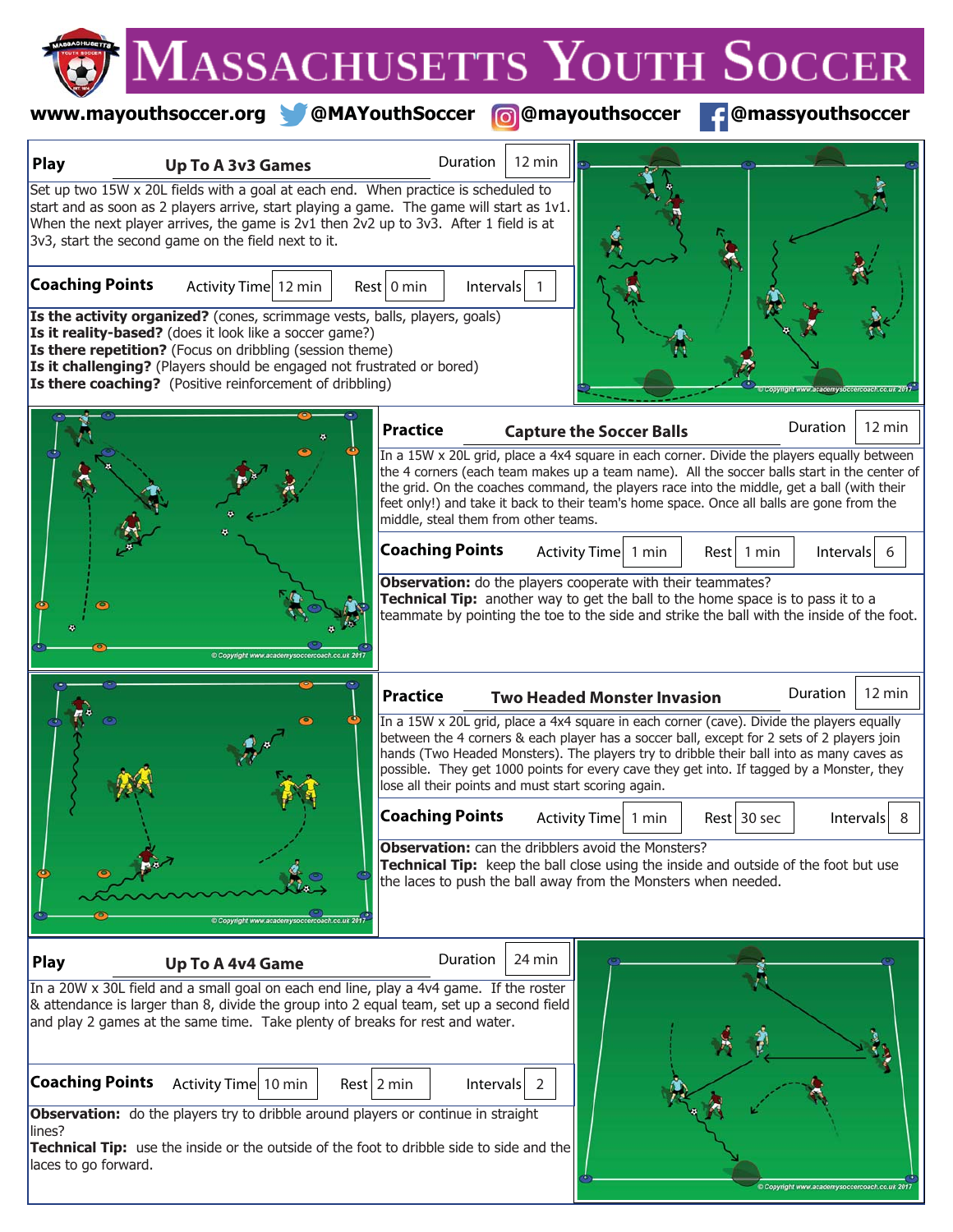# **www.mayouthsoccer.org @MAYouthSoccer @mayouthsoccer @massyouthsoccer**

| <b>Play</b>                    | <b>Up To A 3v3 Games</b>                                                                                                                                                                                                                                                                                                                                               | Duration                                                                                                                                                                                                                                                                                                                                                                                                                                    | 12 min            |                                     |             |                  |                  |
|--------------------------------|------------------------------------------------------------------------------------------------------------------------------------------------------------------------------------------------------------------------------------------------------------------------------------------------------------------------------------------------------------------------|---------------------------------------------------------------------------------------------------------------------------------------------------------------------------------------------------------------------------------------------------------------------------------------------------------------------------------------------------------------------------------------------------------------------------------------------|-------------------|-------------------------------------|-------------|------------------|------------------|
|                                | Set up two 15W x 20L fields with 2 goals on each end line. When practice is scheduled<br>to start and as soon as 2 players arrive, start playing a game. As players arrive, add<br>them to the game. After 1 field is at 3v3, start the second game on the field next to it.<br>Each team can score in either of the opponent's goals.                                 |                                                                                                                                                                                                                                                                                                                                                                                                                                             |                   |                                     |             |                  |                  |
| <b>Coaching Points</b>         | Activity Time 12 min<br>Is the activity organized? (cones, scrimmage vests, balls, players, goals)<br>Is it reality-based? (does it look like a soccer game?)<br><b>Is there repetition?</b> (Focus on dribbling (session theme)<br>Is it challenging? (Players should be engaged not frustrated or bored)<br>Is there coaching? (Positive reinforcement of dribbling) | $Rest$ 0 min<br>Intervals                                                                                                                                                                                                                                                                                                                                                                                                                   |                   |                                     |             |                  |                  |
|                                |                                                                                                                                                                                                                                                                                                                                                                        | <b>Practice</b>                                                                                                                                                                                                                                                                                                                                                                                                                             |                   | <b>Big Hero 6 Surface - Dribble</b> |             | Duration         | $10 \text{ min}$ |
|                                |                                                                                                                                                                                                                                                                                                                                                                        | In a 15W x 20L grid & all the players with a soccer ball, have the players try to use different<br>surfaces of the foot in a pattern: outside right (pinky toe), inside right (big toe), outside left,<br>inside left, 2 touches with the right laces & 2 touches with the left laces. Once the player<br>uses the laces on both feet, repeat the pattern. (start with 1-2 surfaces at a time then layer<br>in the other foot and surfaces) |                   |                                     |             |                  |                  |
|                                |                                                                                                                                                                                                                                                                                                                                                                        | <b>Coaching Points</b>                                                                                                                                                                                                                                                                                                                                                                                                                      |                   | Activity Time 45 sec                | Rest 30 sec | <b>Intervals</b> | 8                |
|                                |                                                                                                                                                                                                                                                                                                                                                                        | Observation: are the players able to remember all the surfaces?<br>Technical Tip: have the players call out the surface as they use it (outside-inside-<br>laces).                                                                                                                                                                                                                                                                          |                   |                                     |             |                  |                  |
|                                |                                                                                                                                                                                                                                                                                                                                                                        | <b>Practice</b>                                                                                                                                                                                                                                                                                                                                                                                                                             | <b>Frozen Tag</b> |                                     |             | Duration         | 14 min           |
|                                |                                                                                                                                                                                                                                                                                                                                                                        | In a 15W x 20L grid, the coach will select 2 Freeze Monsters who do not need a soccer ball.<br>The rest of the players will dribble their balls around the grid. The Freeze Monsters will try<br>to tag the dribblers with their hand. Once tagged, the dribbler is frozen and must stand still<br>with the ball over their head. To get unfrozen, a teammate can pass the ball and hit their<br>shin or pass through their legs.           |                   |                                     |             |                  |                  |
|                                |                                                                                                                                                                                                                                                                                                                                                                        | <b>Coaching Points</b>                                                                                                                                                                                                                                                                                                                                                                                                                      |                   | Activity Time 90 sec                | Rest 30 sec |                  | Intervals        |
|                                | Copyright www.academysoccercoach.co                                                                                                                                                                                                                                                                                                                                    | <b>Observation:</b> are the dribblers able to avoid the Freeze Monster?<br>Technical Tip: try to dribble with your head up so you can always see where the<br>Freeze Monster is.                                                                                                                                                                                                                                                            |                   |                                     |             |                  |                  |
| <b>Play</b>                    | <b>Up To A 4v4 Game</b>                                                                                                                                                                                                                                                                                                                                                | Duration                                                                                                                                                                                                                                                                                                                                                                                                                                    | 24 min            |                                     |             |                  |                  |
|                                | In a 20W x 30L field and a small goal on each end line, play a 4v4 game. If the roster<br>& attendance is larger than 8, divide the group into 2 equal team, set up a second field<br>and play 2 games at the same time. Take plenty of breaks for rest and water.                                                                                                     |                                                                                                                                                                                                                                                                                                                                                                                                                                             |                   |                                     |             |                  |                  |
| <b>Coaching Points</b>         | Activity Time 10 min                                                                                                                                                                                                                                                                                                                                                   | $Rest$ 2 min<br>Intervals                                                                                                                                                                                                                                                                                                                                                                                                                   | 2                 |                                     |             |                  |                  |
| lines?<br>laces to go forward. | <b>Observation:</b> do the players try to dribble around opponents or continue in straight<br>Technical Tip: use the inside or the outside of the foot to dribble side to side and the                                                                                                                                                                                 |                                                                                                                                                                                                                                                                                                                                                                                                                                             |                   |                                     |             |                  |                  |